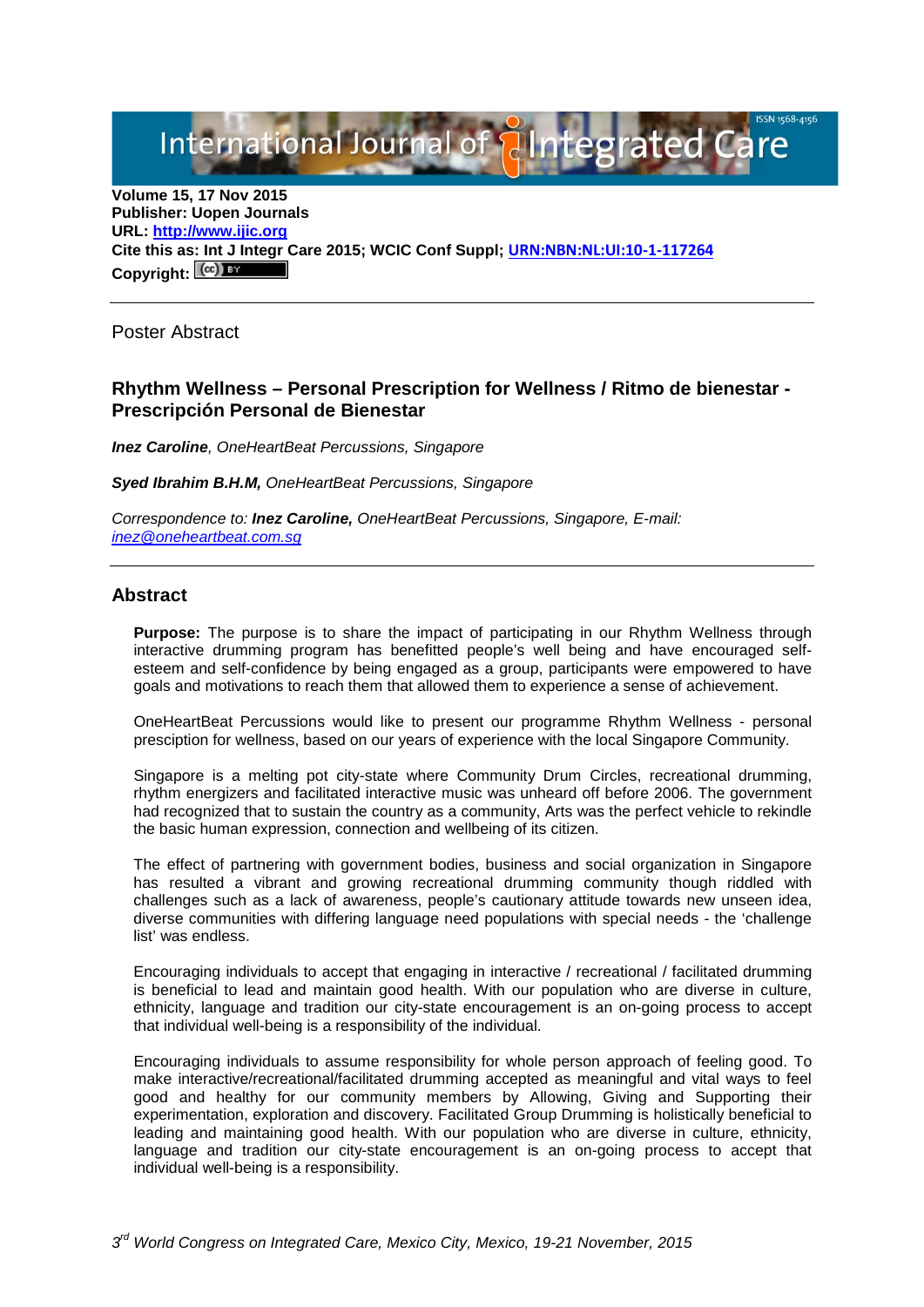Its is important to initiate and develop programs that includes factors such as social belongings that addresses basic needs that comprises of high level of affection that older people perceive as well-being.

Rhythm Wellness encourages social engagement that creates a sense of belonging, which in turn promotes a sense of wellbeing, and wellbeing encourages good mental and physical health for individuals in various demograph. We aim to tackle the issues of isolation and anxiety in the daycare centres and nursing homes, and similiar communities. With positive social engagement and social interaction that encourages personal wellbeing encourages clients to take a positive outlook on life with autonomy to make choices. The clients were recognized for their contribution and felt a sense of belonging of being accepted in their community's success.

Encouraging and creating awareness among the Arts practitioners to be involve as Artist-Facilitators in the Health sector is another path to develop for their career map. Being engaged in the health sector being creates opportunities for being involve in the arts rather than performing. Address these situations by providing Artist with the opportunity for internship training experiences and exposure through a Mentorship program. With direct hands-on with support and guidance with a Mentor the Artist will be able to bring in a touch of professionalism into the community, which will elevate the process and product.

Through this presentation, we aim to share this ongoing learning journey, the challenges and strategies we had to take, to encourage individuals to assume responsibility for feeling good, to make interactive/recreational/facilitated drumming accepted as meaningful and vital ways to feel good and healthy for our community members.

**Interactive Drumming encourages:** Empowerment to have client's to be self-directed and allows the flexibility. Enjoyment with music making. Motivated to reach goals with engaging with friends in music making. Reduction in stress

## **Conference abstract Spanish**

**Propósito:** El propósito es compartir el impacto de la participación en nuestro ritmo de bienestar a través del programa de tambores interactivos que han beneficiado el bienestar de las personas y han alentado la autoestima y la confianza en sí mismo al ser contratado como un grupo, los participantes fueron facultados para tener metas y motivaciones para llegar a que ellos experimenten un sentimiento de logro.

OneHeartBeat Percusiones le gustaría presentar nuestro programa Ritmo de Bienestar presciption personal para el bienestar, basado en nuestros años de experiencia con la comunidad local de Singapur.

Singapur es una ciudad-estado crisol donde la Comunidad de los círculos de tambores, el teclear recreativo, energizantes del ritmo y de la música interactiva era algo inaudito antes de 2006. El gobierno había reconocido que para mantener el país en su comunidad, las Artes eran el vehículo perfecto para reavivar la básica expresión humana, la conexión y el bienestar de sus ciudadanos.

El efecto de la asociación con los órganos de gobierno, los negocios y la organización social en Singapur ha dado como resultado una comunidad de tambores recreativos vibrantes y crecientes, aunque plagado de desafíos, como la falta de conciencia, la actitud de precaución de la gente hacia la nueva idea no vista, las diversas comunidades con diferentes idiomas necesitan poblaciones con necesidades especiales - la "lista de desafíos 'es interminable.

Fomentar en los individuos la participación en actividades recreativas / tambores interactivos / facilitada es beneficioso para dirigir y mantener una buena salud. Con nuestra población que son diversas en cultura, etnia, idioma y tradición nuestro aliento ciudad-estado es un proceso en curso que aceptar que el bienestar individual es una responsabilidad del individuo.

Fomentar en los individuos el asumir la responsabilidad de enfoque de toda las personas a sentirse bien. Para hacer / tambores interactivos / recreativos/ facilitado la aceptacion como formas significativas y vitales para sentirse bien y saludables para nuestros miembros de la